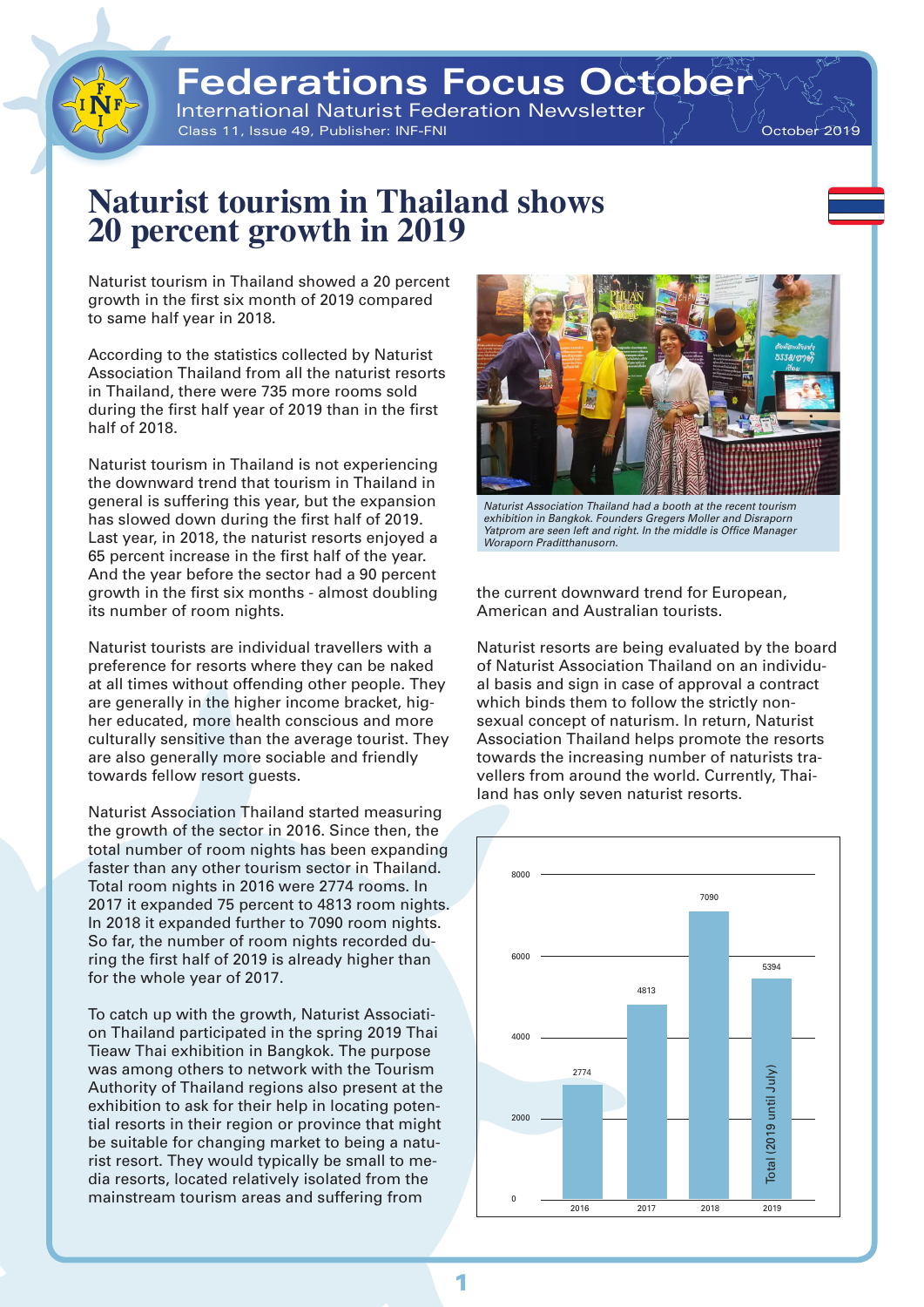# **Naturism? For sure!**

**Source: www.dasbiber.at/content/fkk-na-klar**

*No shy people please! Why Naturism should experience a revival, especially among young people, and what the sight of "leathery, flabby" buttocks can do for our own body feeling.*

The first time always costs a lot of overcoming. I still know how, suddenly, I felt completely different when I saw the panel with the inscription "Naturism" on the way to the "Dechantlacke" in the "Lobau" (Austria). The idea of taking off my clothes in front of many strangers turned into an embarrassing nightmare in my mind's eye. My boyfriend at that time, who had a hippie mother and who was a true naturist fan, persuaded me to try it at least once. Maybe it was my education that initially got in my way. In my family nudity always was a taboo. And, even if that had not been the case: of course, visiting a naturist site is not for everyone. Although Vienna and naturism have a special relationship.

#### NATURISM AS A REALITY-CHECK

That among the usual naturist visitors one finds mainly elder people, quickly got also clear to me on my first visit at the Dechantlacke. Meanwhile that is four years ago. Today I can say: nude bathing is getting popular again among young people. It seems to me that during the years I regularly do it, more and more people of my age are nude at those places. But that varies from bathing place to bathing place, as well as that it depends on the weekday of the visit which kind of clientele one may encounter. I still know that at my first visit there also was a group of students who had settled directly on the water. They were all as talkative as they were naked. One of them was plucking a guitar. Then, slowly, as I myself also dropped one garment after the other, I felt more and more comfortable. Somehow it reassured me that so many elder people were around us, because seeing how "real" bodies look alike had put me back to reality. With the whole #Insta madness and the filter-optimized bodies one sees every day in the network, you actually lose the connection to reality. Perhaps naturism is the ideal counter-blow to all these rigorous expectations of our bodies and an instrument with which one can take action against the oversexualization - especially of the female body.

Those people one can see on the lawn are not Hollywood actors, fitness bloggers or - if you like - porn actors. But normal people, like you and me. Some of them had a bit more on their hips, others were completely hairy or looked ten years older, because their skin was already so strongly tanned by the sun. The categories of beauty in naturism are different from that outside. Beauty does not mean to have the hottest, fitness-trained body, or the most fashionable swimsuit. It is much nicer to see how such bathers enjoy the water and the sun on their bare skin, or how a group of students relax by the water, eating and reading.

#### THE FIRST RULE: THOU SHALT NOT GAPE!

Laura is 28 years old and still remembers her first naturist bathing day. She was 17 at that time and had accompanied her older sister and a few friends to the Lobau. Nudity was quite normal in her parents' house. She grew up in a house with a garden, where here mother used to sunbath topless during summertime. "At the beginning, being nude at the Dechantlacke was quite normal to me. But soon I noticed an elderly man who stared at me. Only then it got very unpleasant to me", she says. This unspoken, number-one rule in the naturist world was broken: Thou shalt not gape.

Although this rule is so obvious, one can never be sure that all people will comply. In the extreme case, the counter-action always helps: "Why do you look that stupidly? " Most gapers feel caught in this confrontation and, embarrassed, look away.

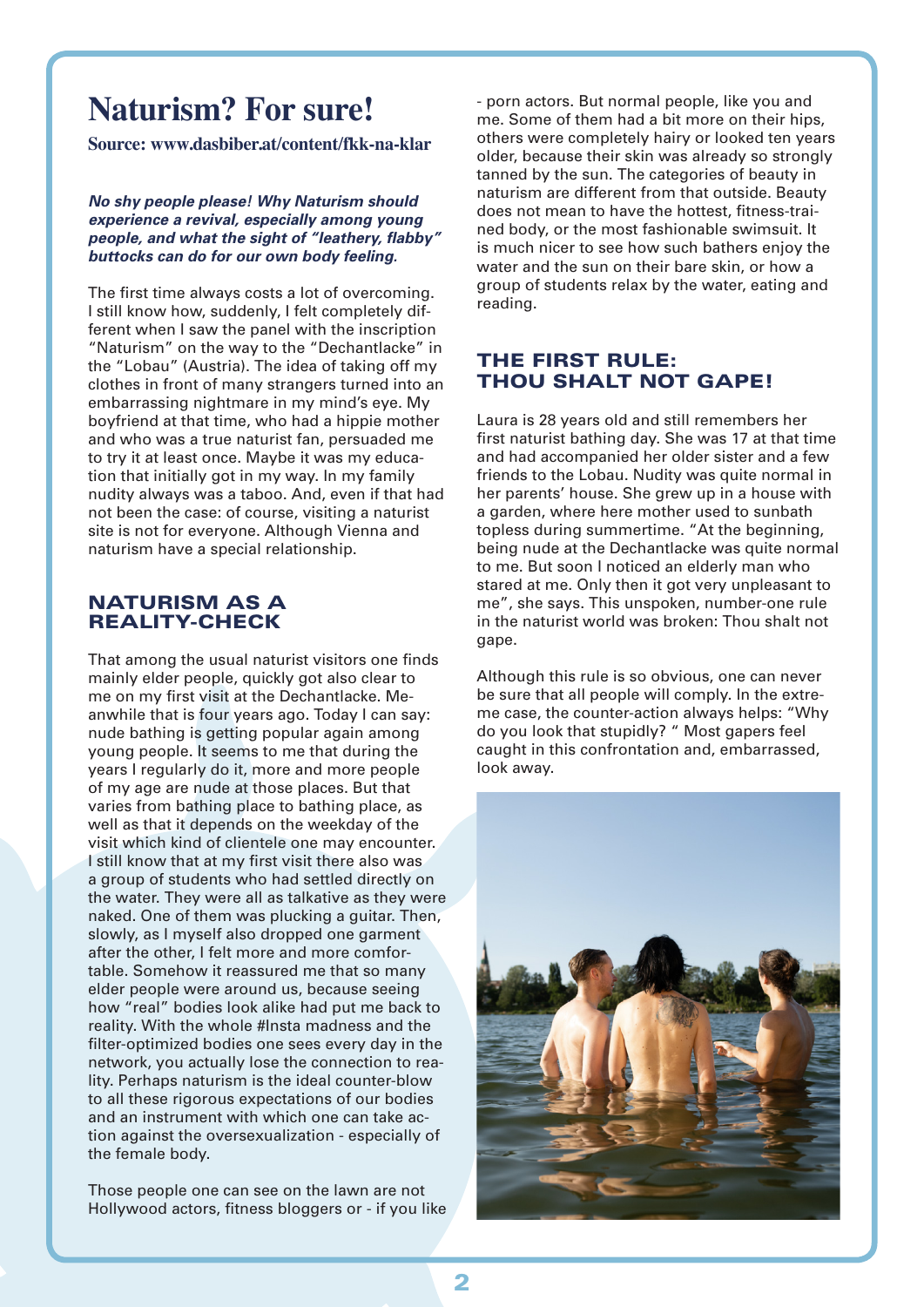#### LIVE AND LET LIVE

"If you do not make a big deal out if nudity, you are on the safe side", Laura knows. There are some bathing places in Vienna that are so to say unofficially-officially open for nude bathing. These include, in addition to the Dechantlacke, one side of the "Ziegelteich", or some sections of the "Donauinsel". During my research, I came across one question for which the opinions differed a lot. Do we really have to be totally naked at a naturist site if this is not a regulated nude zone? In other words: Is it really mandatory, for example at the recreation area in the Ziegelteich, to pull down clothes, if this is not being checked?

Laura has a clear opinion to that: "I feel bad and being observed, if someone comes to the naturist bathing place who does not undress. For that, you can simply go to another place for bathing, where you have to wear clothes. I know many people who would not even undress in a sauna if that would not be mandatory. But for naturism, this should always be valid.

Markus is 33 years old and from time to time visits a naturist bathing place in Vienna. There is a designated naturist zone in the "Gänsehäufel" where everybody must undress - that simply is the rule there. But in the Lobau I do not need to undress. I think that should be up to you whether you want to be naked or not. Personally I prefer to keep my swimsuit in the Lobau, because I just feel better there." Laura as well as Markus seem to be right, out of various reasons.

At the end, the incredibly good feeling of the cool wetness and the hot sun on the skin wins - without the annoying synthetic material. That way nude bathing is also a sustainable affair for the environment. So, what are you waiting for?

### **Events October**

**28.09. - 06.10. 2019 Family Meeting South Europe**

**El Portús - Cartagena - Murcia (Spain)** Organised by FEN, Contact: **fen@naturismo.org**

**18. - 20.10. 2019 Eunat Swimming Gala**

**Paris, France** Registration forms are available since 17.02.2018 in the open EuNat Download under "EuNat Events"

Contact: **laurent@naturistes-paris.fr**

### **Correction**

**Unfortunately we had an error with our portrait series at the last edition of Focus. The picture which should be of Werner Zimmermann is also a photo of Eduard Frankhauser.** 

**We apologize for the mistake.**

## **Info Focus December**

**Deadline to remit articles: 20<sup>th</sup> November Release of Focus latest: 05th December**

# LE BETULLE Villaggio Naturista

Near the Alps, at 25 km from the center of Turin, 20 minutes from the airport Caselle. Caravans, plots for Recreation Vehicles and tents, completely equipped bungalows, caravans with chalet.

Pool, solarium, jacuzzi and sauna. Clubhouse restaurant, petanque, mini-tennis, table tennis, Volleyball. Mountain bike circuits and trails in the Park Mandria

**Sights:** Venaria Royal Palace and Park, St. Michele Abbey, Rivoli Castle, Mole Antonelliana, Egyptian Museum, Piazza S. Cario, Basilica of Superga.

**Via Lanzo 33 - 10040 La Cassa (TO) - Italy, Tel/Fax +39.011.984.29.62 - Tel +39.011.984.28.19 Mail: info@lebetulle.org** www.lebetulle.org

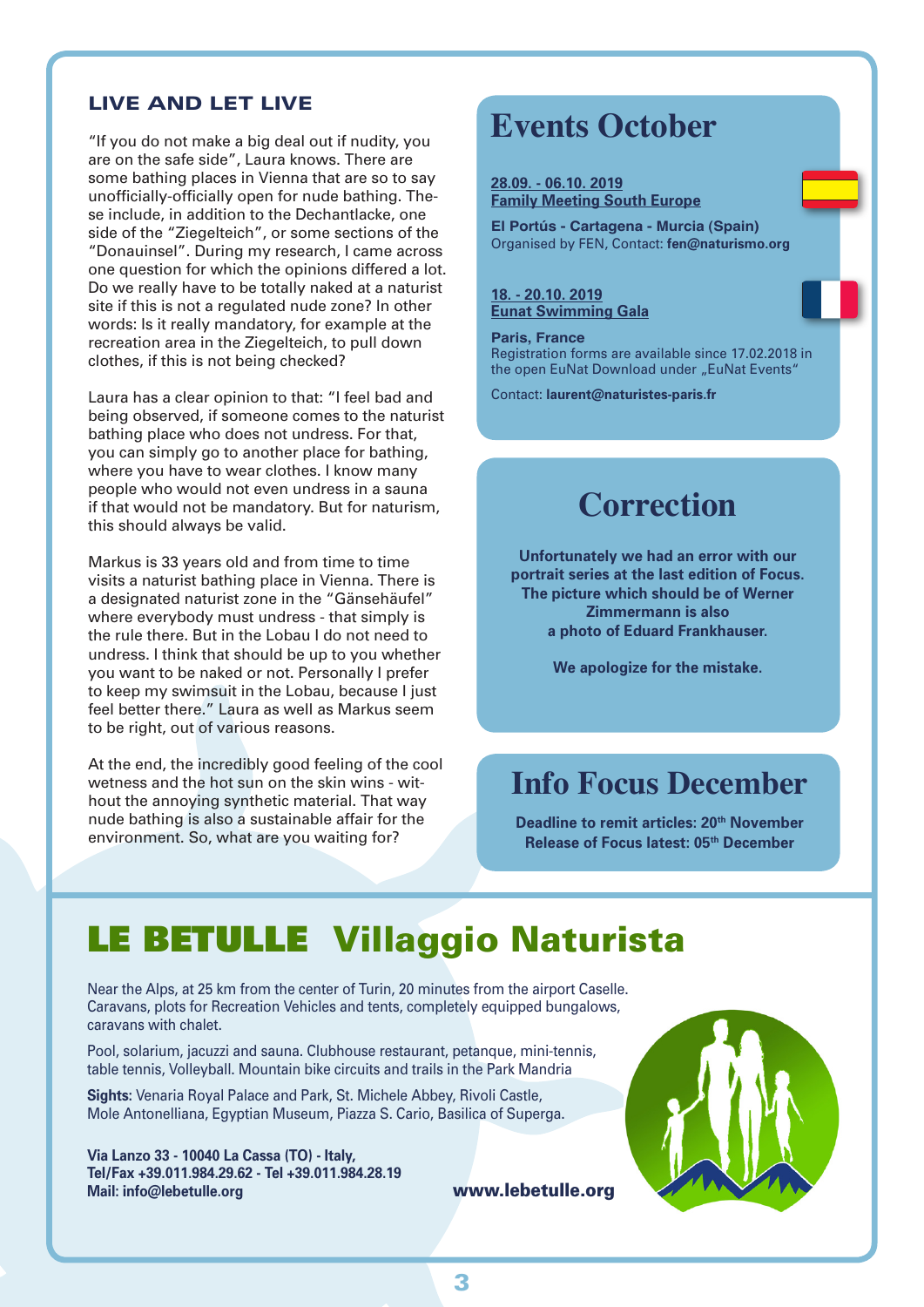# **PORTRAIT - Paul LAMBRECHTS**

**Recorded by Stefan Lambrechts on basis of some conversations and notes of Paul.**



During summertime 1951, at the age of 5, Paul discovers naturism on the "Île du Levant, the "naturist" island in the Gulf of Lyon.

They went to the Île du Levant twice. Paul still remembers very well that his Mother Irène did not like at all the turbulent boat transfer - the Île du Levant could be reached by boat only - and that they attended a religious service on the island with the family.

On his return, his father Robert started looking for a naturist club in Belgium. They joined the "De Spar" as a family, but during the naturist activities the parents were separated from their children. As this was not the naturism Robert and some others had in mind, some members of "De Spar" founded Athena in 1955.

Robert and his young son Paul started searching for a site for the recently founded Athena. He took the young Paul with him during his researches till the islands of "Zeeland". At the end, a site was found at Ossendrecht, on the Belgian-Dutch boarder. Robert sold his house to buy the site.

Almost immediately the youth group "Young Athena" was founded, where Paul spent some beautiful years.

In the meantime his father founded the FBN (Belgian Naturist Federation), which he represented at the INF-FNI at Héliomonde in 1964. Paul was also present at the congress and participated at the youth meeting. That is how he came in contact with the INF-FNI for the first time. His father did not lose much time and made sure that the next INF-FNI Congress would take place at Athena.

It was an enormous success; the delegates were escorted by the police to Antwerp, where there they were welcomed at the City Hall. Paul, then aged 19, transported all the people around by a shuttle bus.

After this success Robert was offered the INF-FNI secretariat. Robert accepted this mandate and Paul accompanied him to fetch the complete administration from Switzerland to install it in the manor house in the Sint Thomasstraat in Antwerp, where the Lambrechts family lived. That way the INF-FNI members regularly came back on visit.

In 1970 Paul married Rita and a big party took place at Athena.

Three years later Paul and Rita settled in the house at the entrance of the site in Ossendrecht. The house was arranged so that the INF-FNI members could stay in the house when meetings took place. That way, during breakfasts, Paul could better become acquainted with them.

In June 1974 a first interfederal meeting was organized at Ossendrecht, an informal meeting with the representatives of the Western European countries. After this a Congress followed at Agde in August, where Paul and Rita were present and of which Paul still has very good memories. This is the place where the definition of naturism was fixed.

In only a few decades Athena has grown form a relatively small association to the largest association in Europe, with 14.000 members, 5 domains and 7 sections. And as Athena is active both in Belgium and in the Netherlands, Athena is affiliated with both the Belgian and the Dutch federations.

Then, another period started for Paul. His fatherhood required a lot of energy and he established a career in the electrical industry where he worked during long days in a planning department in Brussels.

However, shortly later, the terrible news came: his father Robert had cancer.

To complete the work on Athena, Paul started to work for Athena, first as part-time, but soon as full-time.

On 17th December 1982, his father Robert died of cancer. At the funerals that many people showed up that they had to follow the service outside the church.

One week later, the central committee appointed Paul as the new president of Athena.